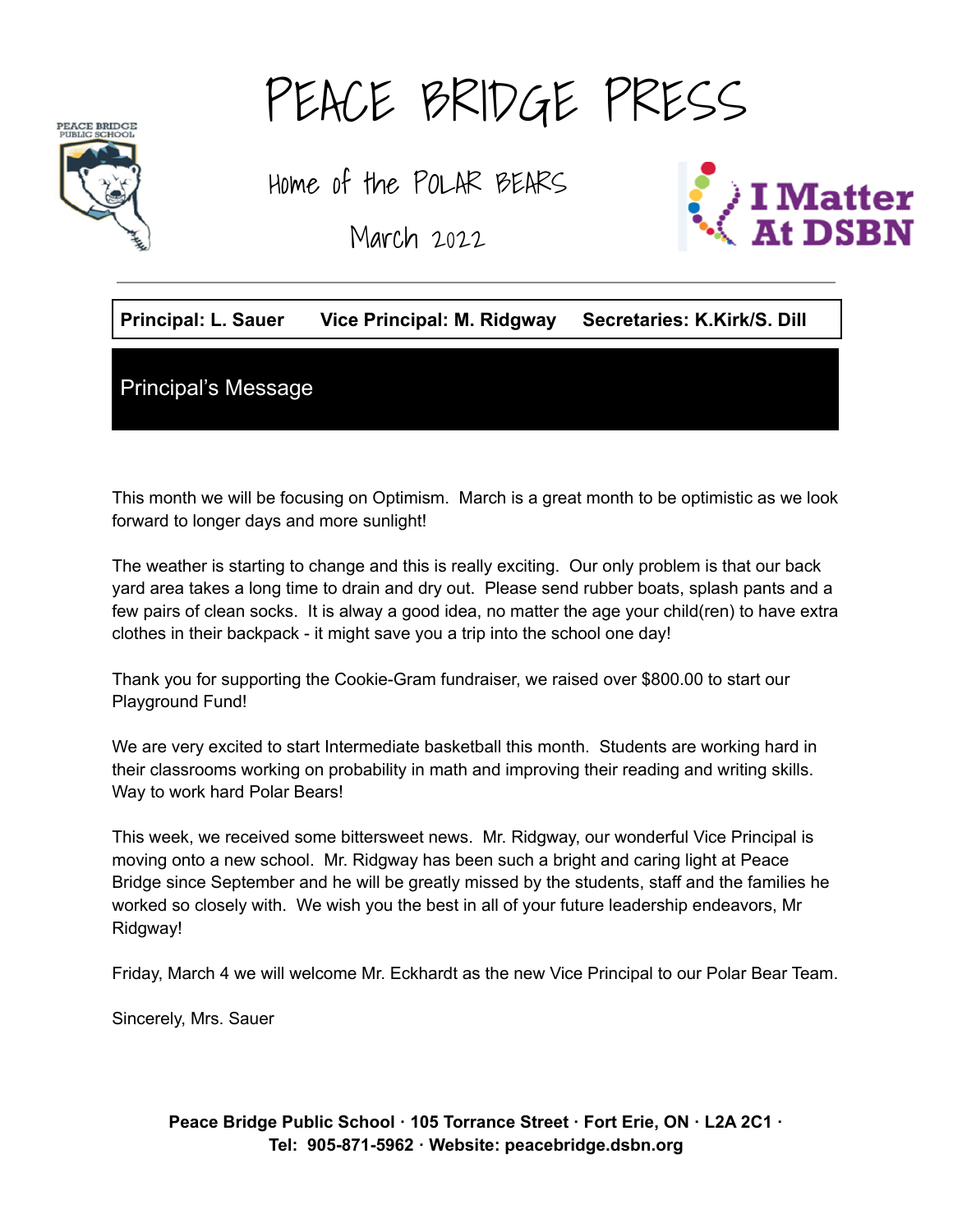# Upcoming Events

| <b>March 3rd</b>     | <b>Virtual Award Assembly</b>                  |
|----------------------|------------------------------------------------|
| <b>March 8th</b>     | <b>Grad Photos!</b>                            |
| <b>March 11th</b>    | <b>Spirit Day! Green/White Day!</b>            |
| March 13th           | <b>Daylights Savings Time- Clocks Go Ahead</b> |
| <b>March 14-18th</b> | March Break-No School!                         |
| <b>March 20th</b>    | <b>First Day of Spring</b>                     |
| <b>March 22nd</b>    | Virtual Parent Council @5:30                   |
|                      |                                                |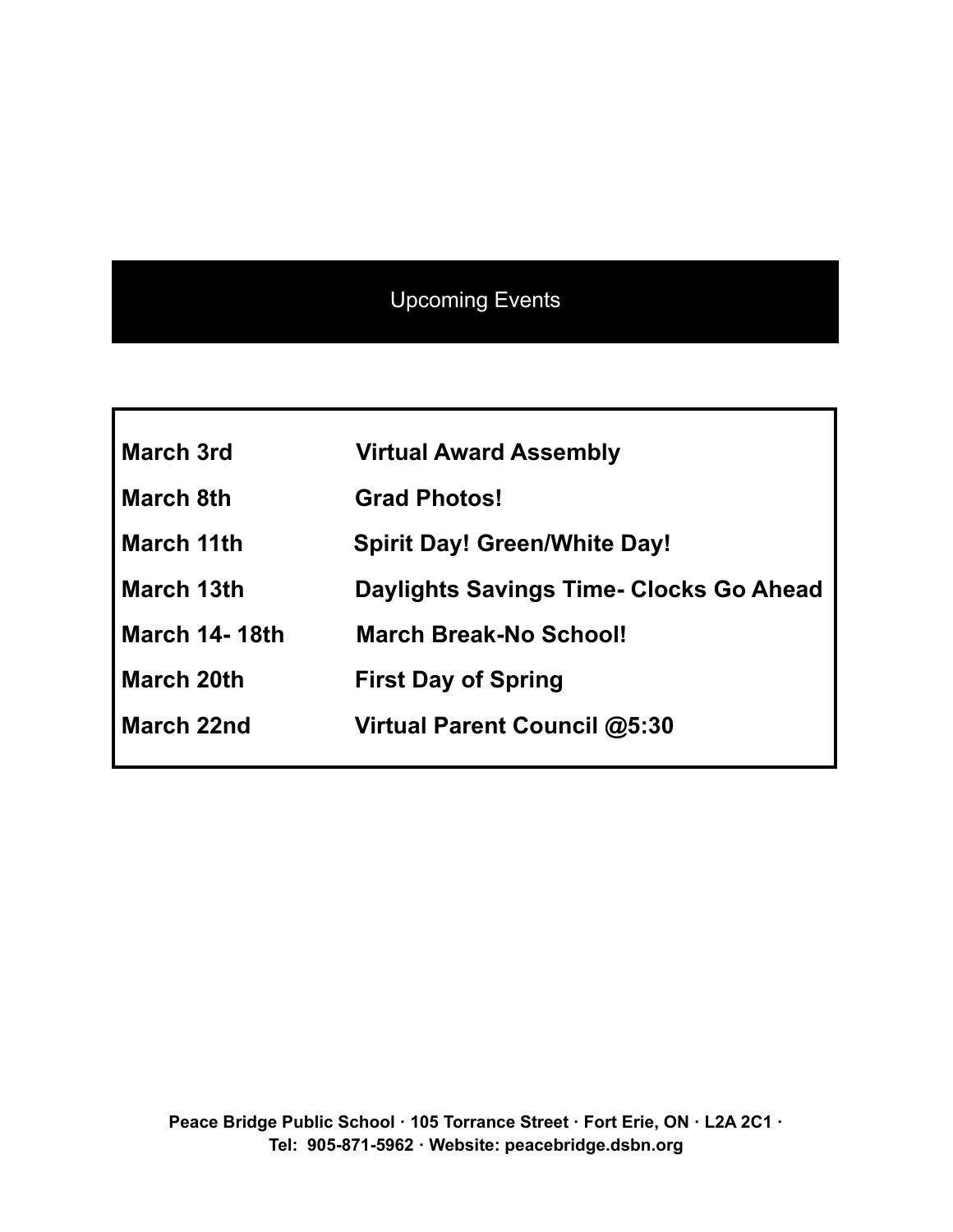# Award Winners for February

| <b>Teacher</b>   | Integrity<br>Academic |             |  |
|------------------|-----------------------|-------------|--|
| Johnson/Nevinger | Etem M.               | Skylar D.   |  |
| Harasty/Meli     | Kenzie B.             | Marcus D.   |  |
| Bell             | Amaya H.              | Natalia S.  |  |
| <b>Nick</b>      | Payton M.             | Jemma G.    |  |
| Groulx           | Athena F.             | Anthony W.  |  |
| Wright           | Jaxson G.             | Isabella C. |  |
| Marr             | Miracle C.            | Rayne D.    |  |
| Mason            | Emilio C.             | Norah F-M.  |  |
| <b>Shanks</b>    | Avery A.              | Lane B.     |  |
| <b>Teakle</b>    | Aiden B.              | Sidra S-S.  |  |
| Lindberg         | Benny P.              | Selena L.   |  |
| <b>Clark</b>     | Austin M.             | Trinity M.  |  |
| <b>Sneek</b>     | Abby B.               | Savannah M. |  |
| <b>Bardoel</b>   | Emma M.               | Antonio C.  |  |
| Jegg             | Kay M.                | Illy H.     |  |
| Snyder           | Madison K.            | Alyssa T.   |  |
| Pegg             | Abby E.<br>Bryce B.   |             |  |
| Glover-Sams      | Zoe C.                | Olivia M.   |  |
| Sally            | Dominick C-T.         | Penelope P. |  |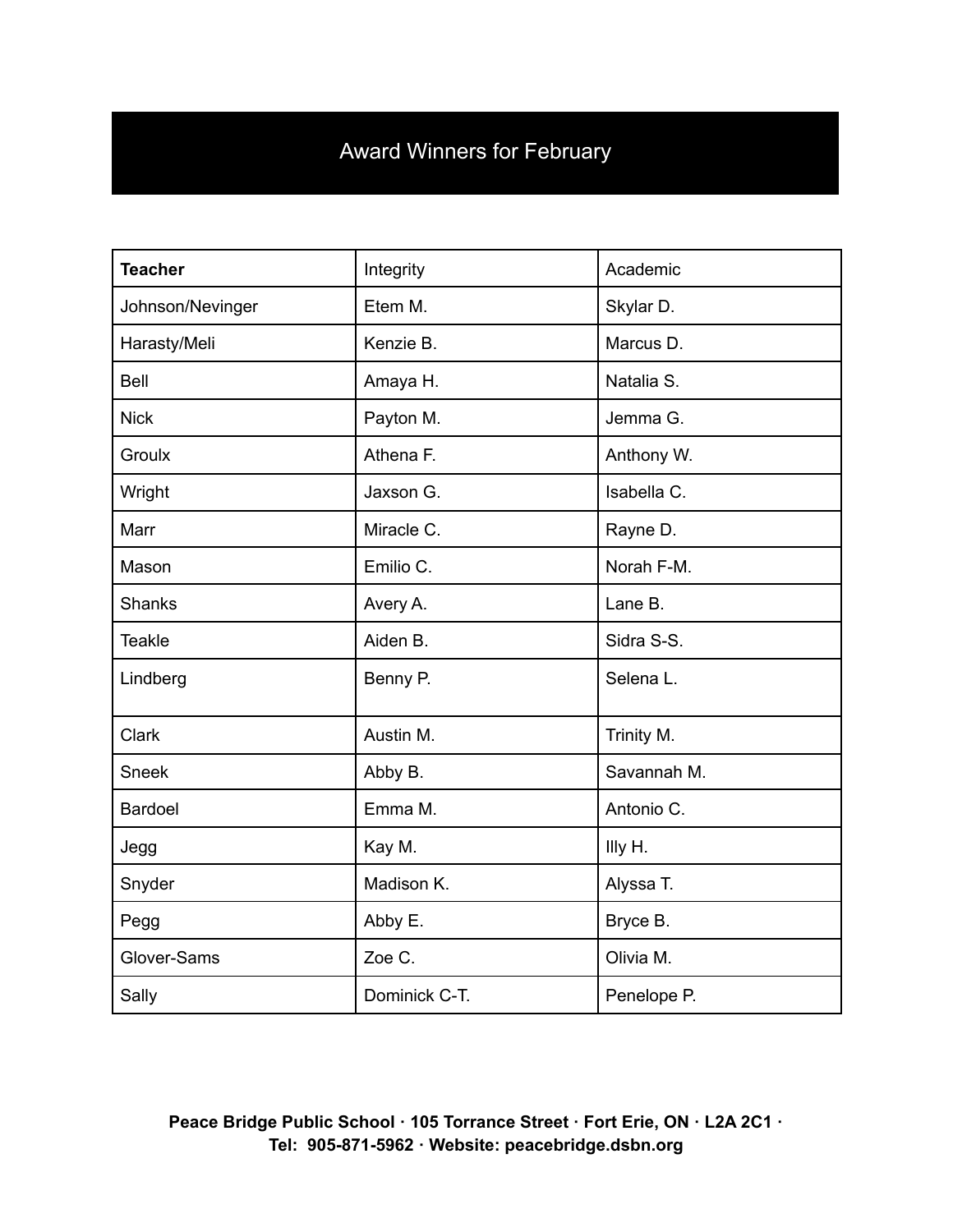#### School Cash Online

School Cash Online is a secure portal where you can sign permission forms and make payments for items online. You can gain access by clicking on the School Cash button online on our school website. If you registered last year you do not need to register again.

Please call to make an appointment at the office if you require any assistance in registering.



#### **Snowballs**

Students at Peace Bridge Public School are not allowed to throw snow while out on the school yard. Cold, frozen snow presents a threat to student safety especially when thrown and/or kicked. Sliding on the ice presents a safety risk often resulting in many injuries.

Parents/Guardians are asked to please review this policy at home and we will continue to remind students here at school.

Consequences for kicking/throwing snow are as follows:

1st time: 2nd time: 3rd time:

Warning with a detention: Warning with a detention; In-School suspension

We all thank you for your support in helping to keep the school yard safe

**Peace Bridge Public School · 105 Torrance Street · Fort Erie, ON · L2A 2C1 · Tel: 905-871-5962 · Website: peacebridge.dsbn.org**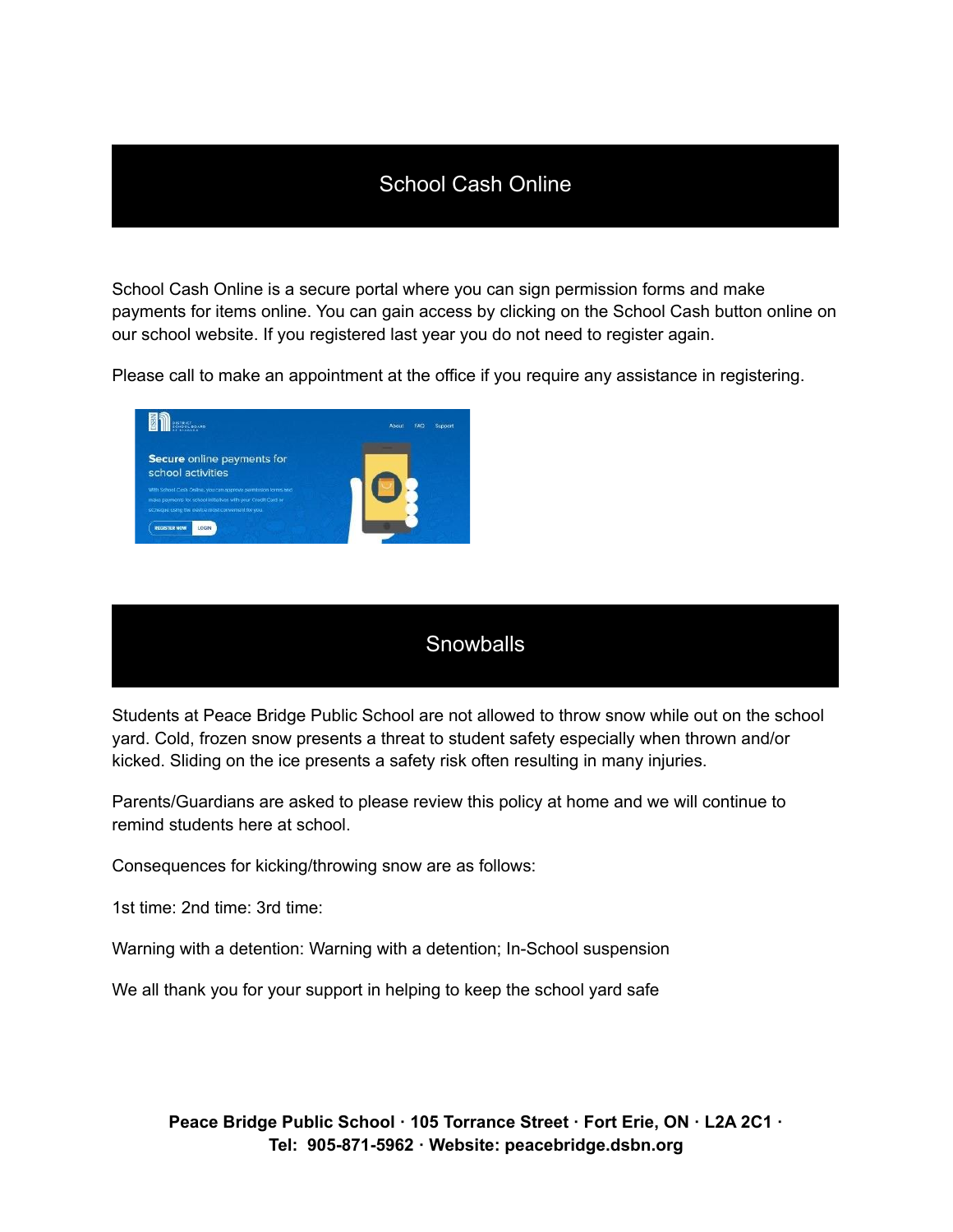## Connect With Us!!

In our busy lives, events can sometimes be overlooked. Technology allows us multiple ways to connect with families The following is a list of ways we use to connect with families to ensure all families are aware of the many events happening throughout the year.

SCHOOL WEBSITE - http://peacebridge.dsbn.org Please take some time to visit the Peace Bridge Public School website. Our website includes current newsletters, school calendars, code of conduct, school council information, a school year calendar, classroom websites, and bell times.

SCHOOL MESSENGER Using the School Messenger program, If you are not receiving these phone calls and emails, please check your contact information with the office to ensure we have the most current information. We have received many positive comments about this method of communication! In order for School Messenger to be it's most effective, it is imperative that we have up- to-date phone numbers and email addresses. There is also a School Messenger App that you can download on your phone or device. This app can also be used to re- port student absences as well as receive messages from the school. Parents are encouraged to use this app as it is a quick and easy way to report a child's absence.

PEACE BRIDGE PUBLIC SCHOOL COUNCIL AND COMMUNITY FACEBOOK GROUP



All newsletters will be posted to the school website and sent via School Messenger through email.